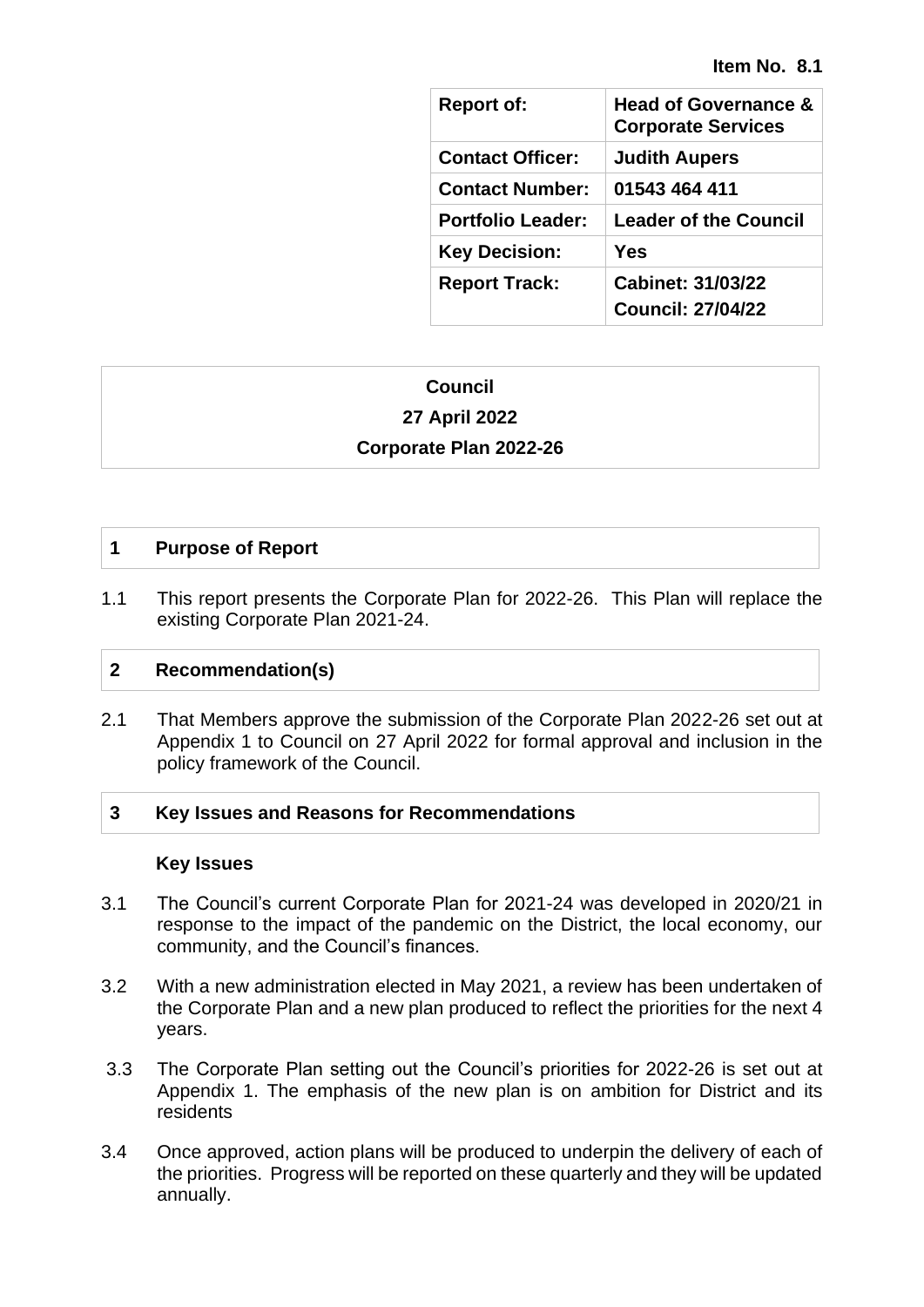#### **Reasons for Recommendations**

3.8 Adopting a new Corporate Plan for 2022-26 allows the Council to set a new focus and priorities for the District over the next four years.

## **4 Relationship to Corporate Priorities**

4.1 The Corporate Plan 2022-26 will replace the current plan and establish refreshed priorities.

#### **5 Report Detail**

- 5.1 The Council's current Corporate Plan for 2021-24 was developed in 2020/21 in response to the impact of the pandemic on the District, the local economy, our community, and the Council's finances.
- 5.2 Whilst the Plan is only in it's first year of delivery and good progress is being, following the election of a new administration in May 2021 a review has been undertaken to consider their priorities for the future.
- 5.3 The issues underpinning the plan have not changed significantly but the approach and ambition for the District has changed. A new plan has been drafted to reflect the new administration's priorities for the future and the key actions and projects that are to be delivered.
- 5.4 As the key issues underpinning the Corporate Plan have not changed, further consultation has not been undertaken at this stage. However, engagement will be undertaken as part of the development and delivery of specific projects e.g., the regeneration work proposed for Cannock Town Centre.
- 5.5 Good corporate planning will ensure that the Council has a clear framework within which actions can be taken and which achieve the greatest impact on agreed priorities and objectives within the resources available.
- 5.6 The full Corporate Plan for 2022-26 is set out in Appendix 1.
- 5.7 Detailed delivery plans to support each of the priorities and objectives, setting out the timeline for implementation will be developed and these will be brought to Cabinet for consideration in due course prior to approval by Council.

## **6 Implications**

#### 6.1 **Financial**

Due regard will be given to the Council's financial position when determining the actions to deliver on the priorities and objectives for the new Corporate Plan.

Production of the plan will be met through existing resources including design and publication of the plan.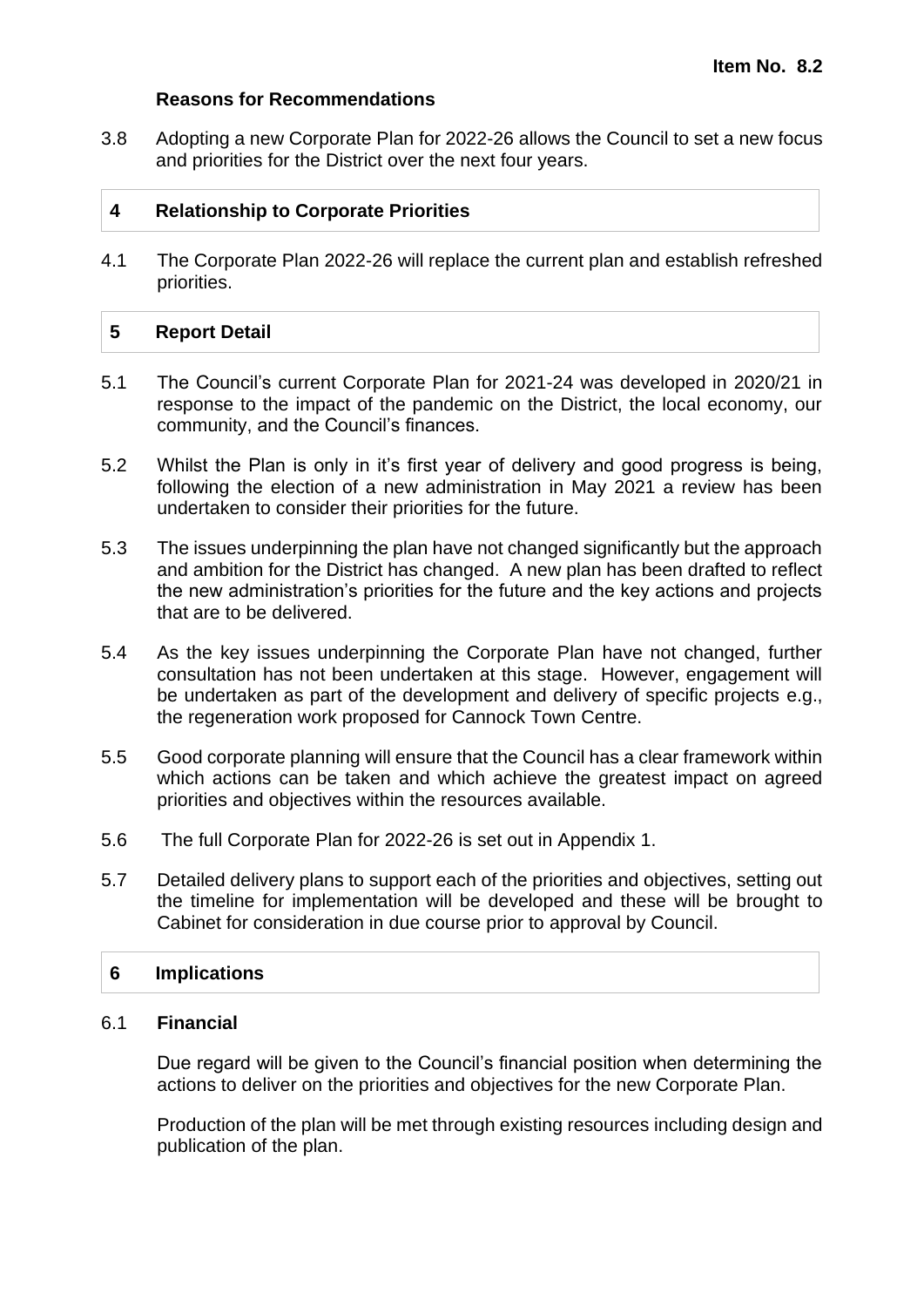## 6.2 **Legal**

The Corporate Plan forms part of the Policy Framework within the Council's Constitution. The new Corporate Plan will replace the existing plan.

## 6.3 **Human Resources**

A key action in the Corporate Plan is the development of an Organisational Development Strategy. The purpose of the Strategy will be to review the existing skills and resources of the Council's workforce and to use this data to determine what additional skills and resources are required to support delivery of the Council's services and the projects set out in the Corporate Plan.

#### 6.4 **Risk Management**

The Council's Strategic Risk Register sets out the risks the Council faces in delivering its priorities. This will be updated to reflect the changes to the Council's priorities and will be reviewed alongside the development of the new delivery plans.

#### 6.5 **Equality & Diversity**

An Equality Impact Assessment has been undertaken as part of the development of the Corporate Plan.

#### 6.6 **Climate Change**

The Corporate Plan outlines the way in which commitments to addressing Climate Change are being addressed through the priorities of the Council. This will be supported by a more detailed costed action plan in due course.

# **7 Appendices to the Report**

Appendix 1: Corporate Plan 2022-26

#### **Previous Consideration**

None

## **Background Papers**

None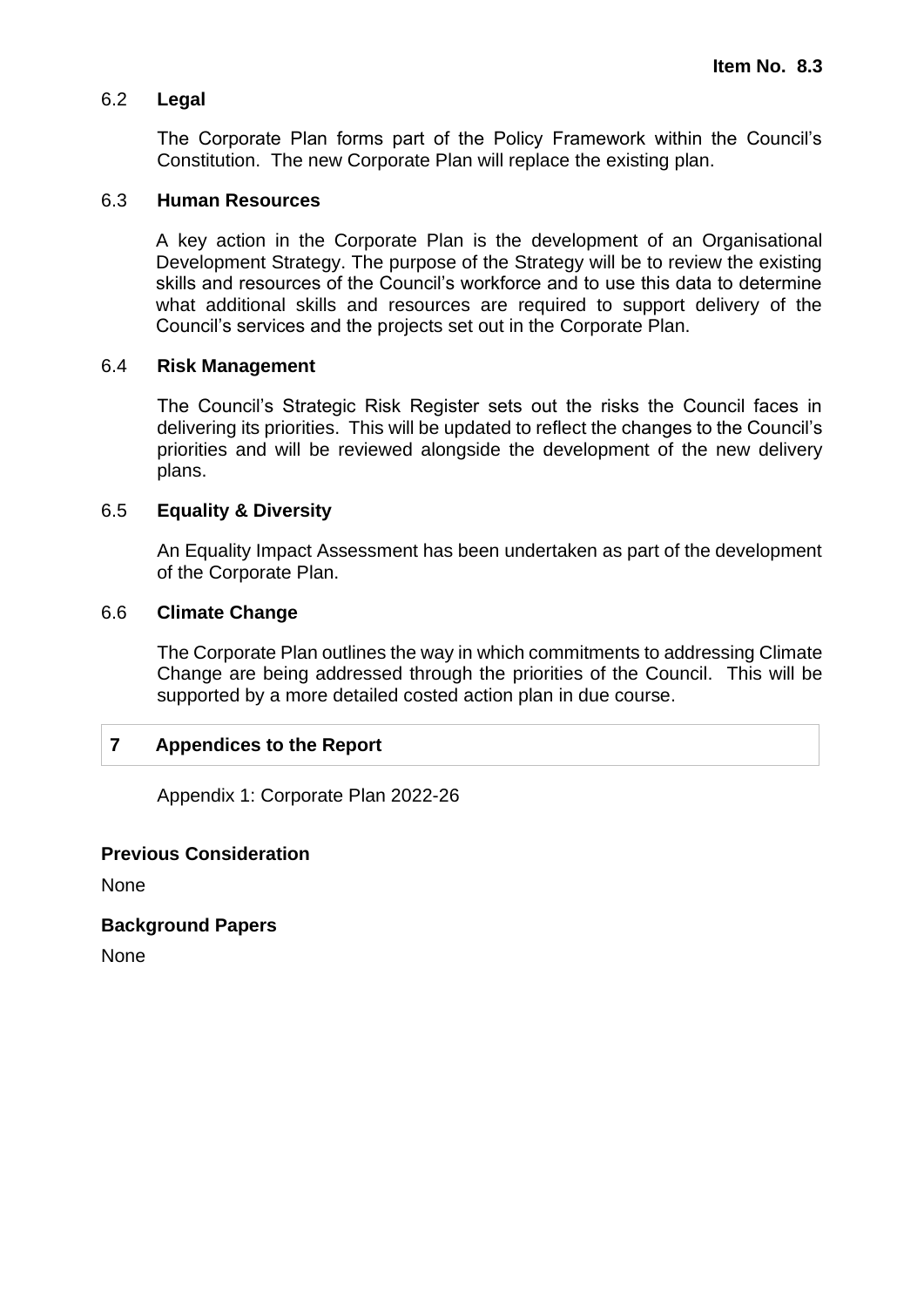## **CORPORATE PLAN 2022-26**

#### **Foreword**

This is our vision for Cannock Chase and our plan for how to go about it.

We are developing fresh ideas, engaging with our local communities, and working more closely with partner organisations. We want to work together to achieve our ambitious long-term goals to create a thriving future for the whole of Cannock Chase.

Our local area has undergone considerable change in recent years, shifting from our traditional mining heritage and developing a diverse local economy. Our location places us at the heart of the national transport network. The new McArthurGlen Designer Outlet Village opened in 2021 - attracting visitors, creating local jobs, and providing a welcome boost for our local economy.

We are incredibly lucky to have Cannock Chase and the surrounding Areas of Natural Beauty on our doorstep. As the local housing offer has increased, local residents have benefitted, and we have also seen a number of people relocating into the area.

Our rich history is built around natural resources and energy generation which continues with the inspiring development of the former Rugeley Power Station site. The regeneration plans place us at the forefront of the green revolution, providing exemplar of sustainable development and the Zero Carbon Rugeley project.

Having secured £20 million from the Government's Levelling Up Fund, we have exciting plans to redevelop the area around the multi storey car park in Cannock Town Centre and proposals to enhance the Prince of Wales Theatre.

Birmingham 2022 Commonwealth Games will put Cannock Chase on the global stage when we host the mountain biking events. Our priority is to ensure the event leaves a local legacy, encouraging residents to take up cycling and other sports and activities.

The social and economic disadvantages, such as inequalities in levels of pay, educational attainment and health must be addressed. These are complex issues and, sadly, there is no quick fix. Cannock Chase District Council is committed to working closely with partners to tackle these issues and ensure local residents benefit from better health, improved job prospects and more fulfilling life chances.

Our many amazing local communities demonstrated incredible community spirit and generosity during the pandemic by pulling together and supporting their neighbours. We want to build on this by providing support and enabling our local communities to take action. We want to collaborate and work together with town and parish councils, local community groups and those who are well placed to encourage local action.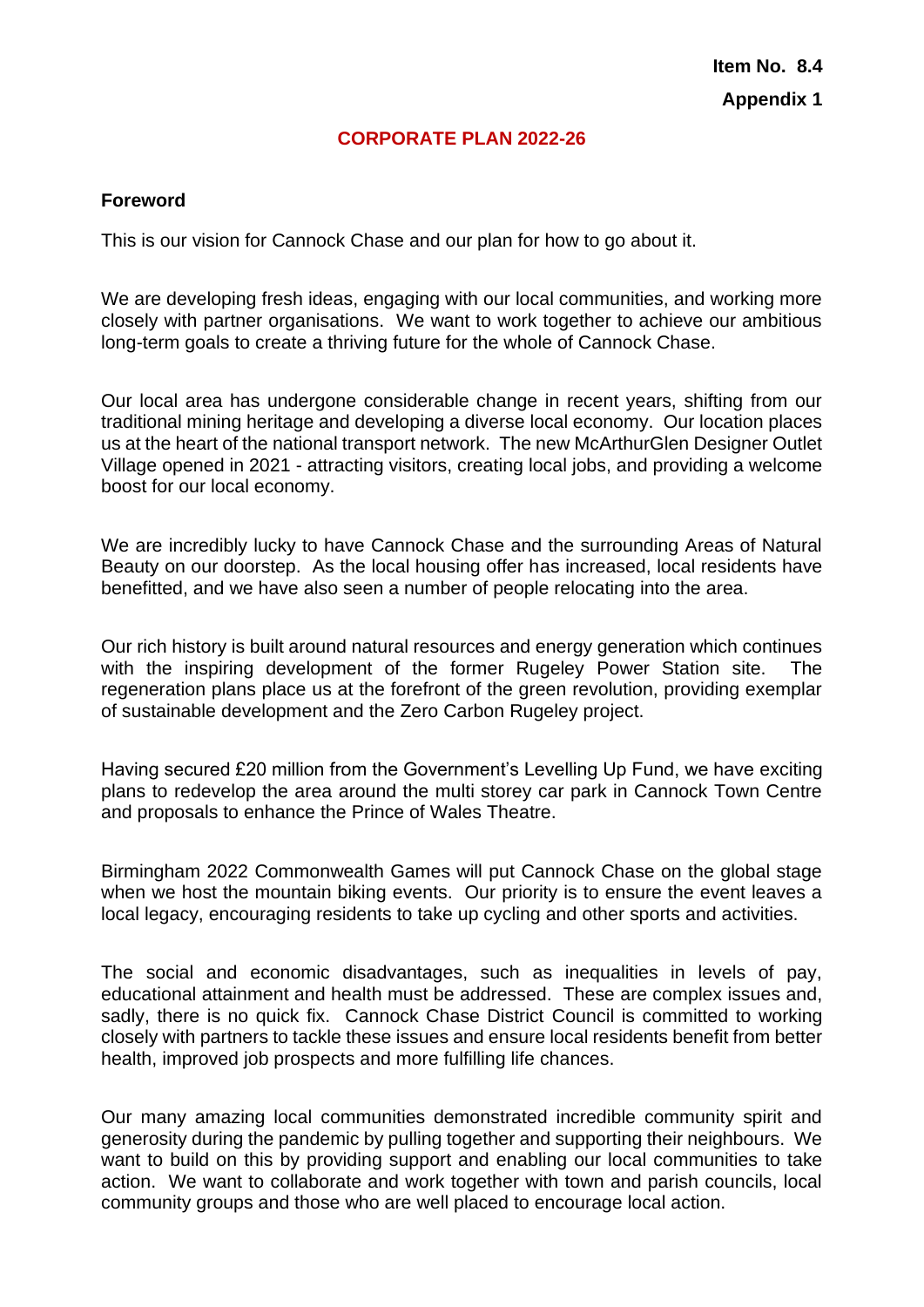We are committed to playing our part to tackle the worldwide challenge of climate change by reducing our local C02 emissions. We appreciate that the Council's own carbon footprint is a small part of the overall challenge, but we are determined to address this and encourage the local people in our community, voluntary, statutory, and business sectors to play their part.

This is our ambitious vision, and we want to work together to achieve it.

Councillor Olivia Lyons

Leader of Cannock Chase Council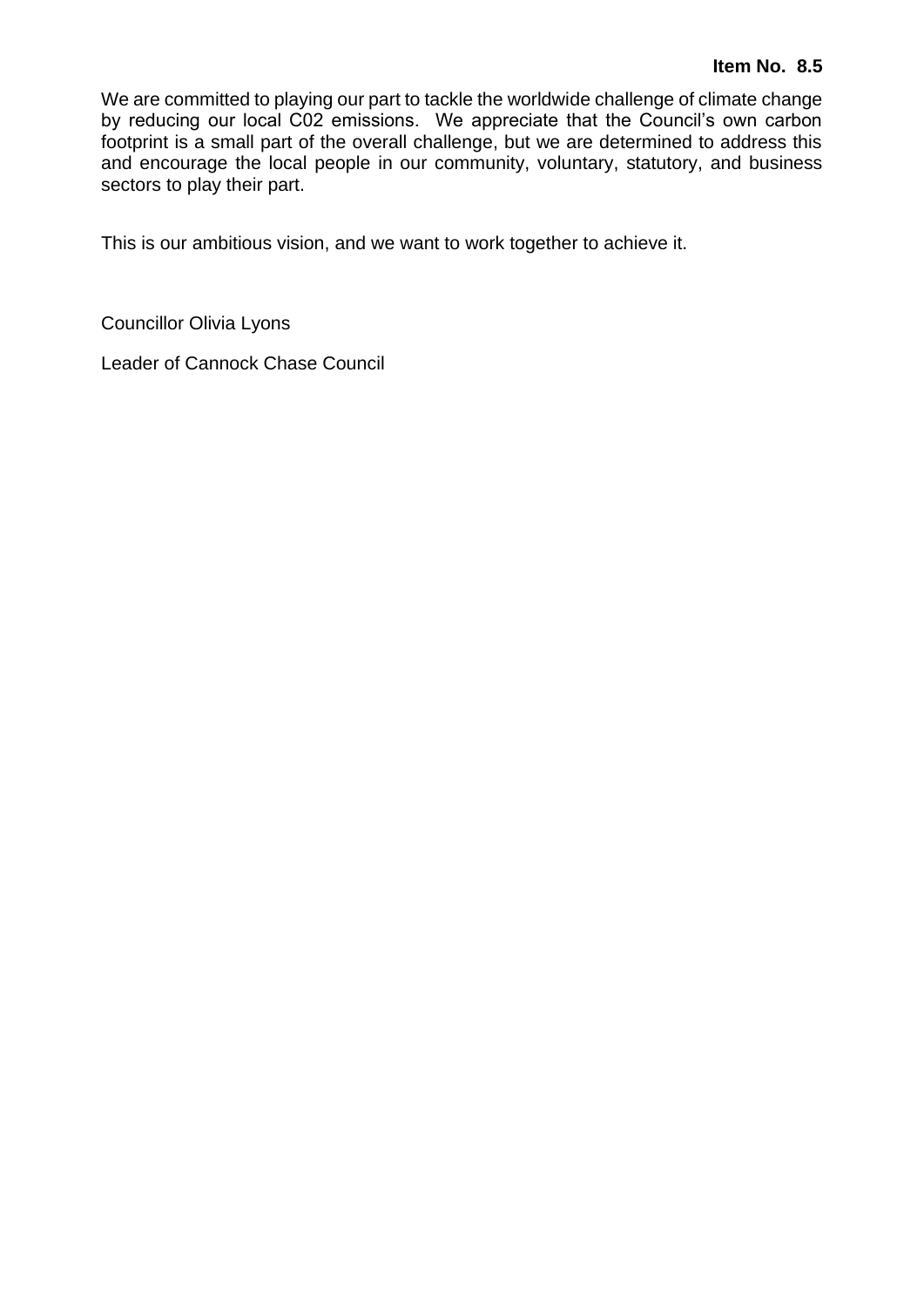# **Cannock Chase in numbers**

- $\geq$  101,484 residents in 2020 (estimate)
- $\geq$  46,611 households in 2020 (estimate)
- ➢ An Area of Outstanding Natural Beauty and 2 Special Areas of Conservation
- ➢ Over 1,000 acres of parks, open spaces, sports, conservation and play areas
- ➢ 3 Town Centres with 347 Town Centre Units
- ➢ 5,075 Council Homes
- ➢ Unemployment rate (claimant count) of 3.5% February 2022
- $\geq$  60 new affordable homes built in 2020-21
- $\geq$  1.2 million domestic bins emptied
- ➢ 3,405 Business Enterprises in 2021
- ➢ 469 planning applications April 2021 March 2022
- ➢ 97 CCTV Cameras Monitored
- ➢ 98% of food premises rated 3 stars or better 2021-22
- ➢ 31 Public car parks across Cannock Chase, 11 of which are pay and display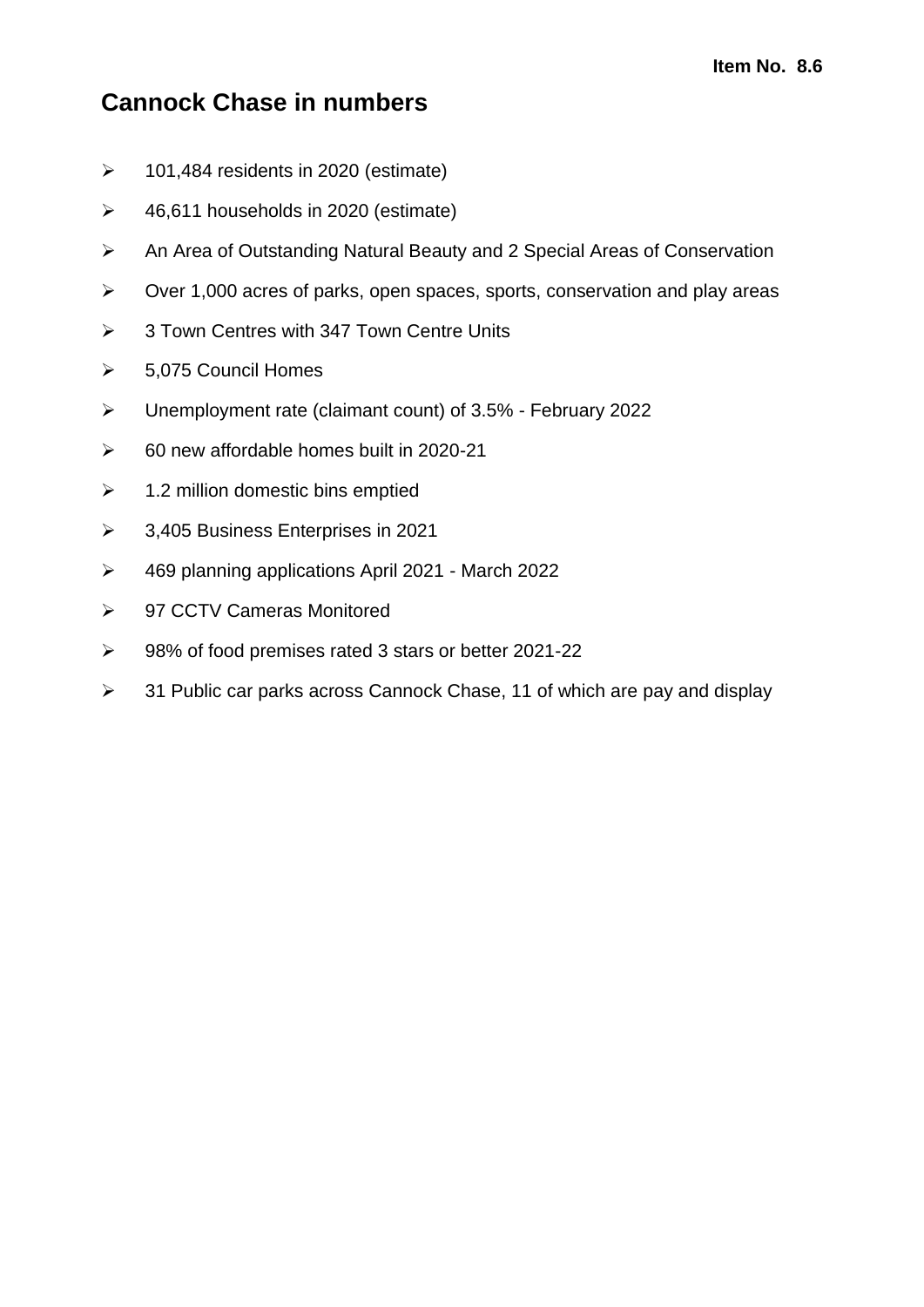# **Vision:**

Ambition is at the heart of our plan. Post pandemic we have an opportunity to repave the path ahead.

We want a Cannock Chase that local residents are proud to call home:

- Rejuvenated town centres, local businesses that are supported and an environment where entrepreneurship is encouraged.
- Empowered residents encouraged to lead healthy and independent lives.
- A local environment that is protected, preserved, and enhanced for future generations.

We will be a forward-thinking Council, making best use of our assets, living within our means, and ensuring we are accountable for our decisions.

We cannot achieve this vision alone and want to work together with partnerships, town and parish councils and community groups to achieve this ambition.

# **PRIORITY 1 - ECONOMIC PROSPERITY**

# **"To reinvigorate the economy and create a District that thrives"**

We aim to:

- **Attract investment to develop the District's economy.**
- **Encourage entrepreneurship, promote apprenticeships, and support business.**
- **Attract modern, green, and skilled industries and create jobs.**
- **Rejuvenate our town centres.**
- **Support the development of our visitor economy.**

We want to create an environment that support's and encourages growth and people's ambition to set up and run their own businesses. Our aim is to attract investment and businesses that will create skilled jobs for local people and businesses that use green technology to support our commitment to reducing the impact of climate change. We want to encourage businesses and people into our town centres and attract visitors to the District.

Over the next 4 years we will:

- Deliver the Levelling Up Fund regeneration scheme for Cannock Town Centre, creating a new cultural hub and high-quality public realm.
- Work in partnership to secure investment in major projects to create confidence in our District.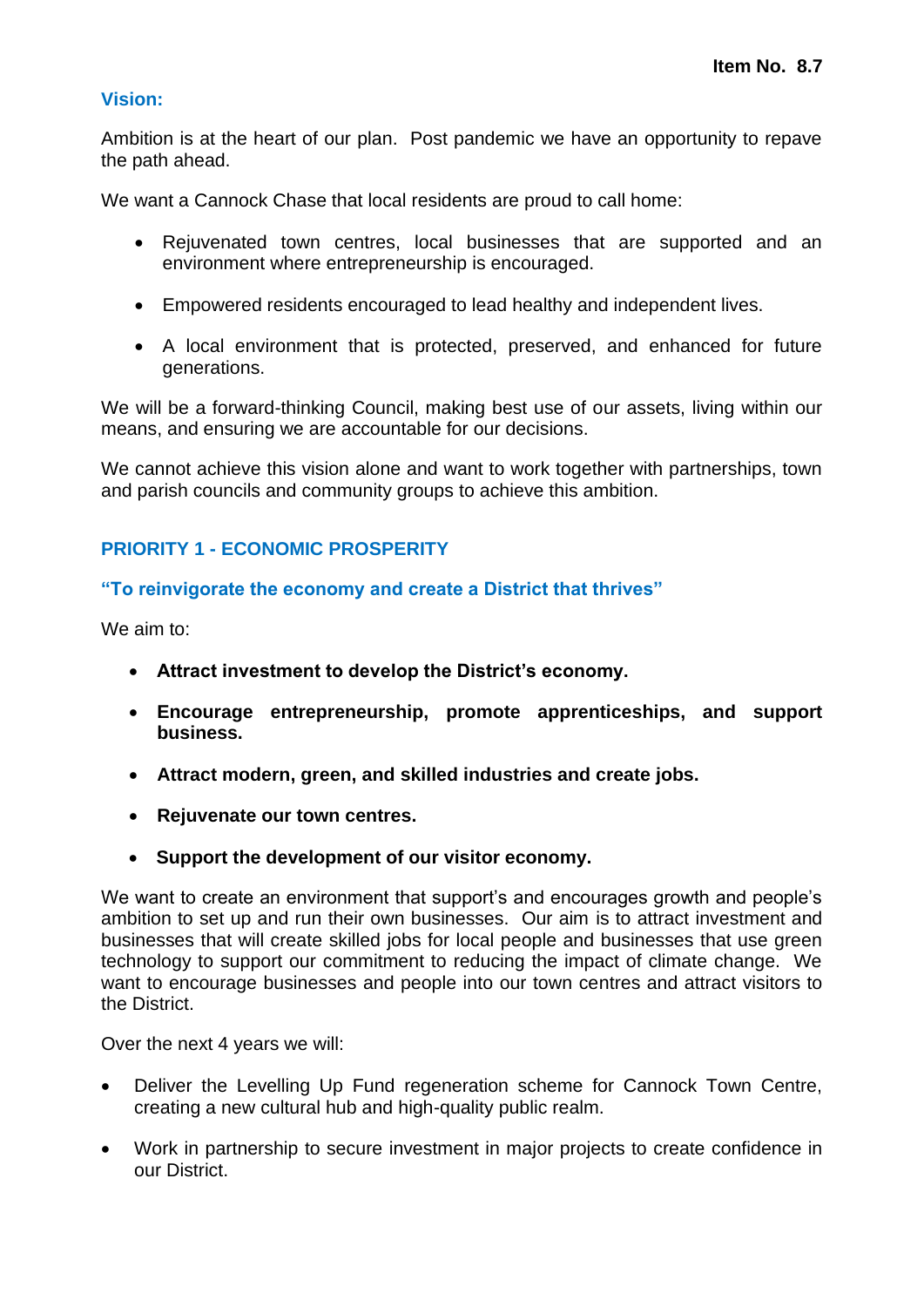- Seek to identify and promote employment sites for new and growing businesses.
- Work with established Growth and Skills Hubs to streamline and simplify access to business support services, access to training and apprenticeships.
- Continue to work with partners to secure additional funding to be able to continue business growth and start-up schemes.
- Work with our Colleges and training providers to equip young people and all residents with skills they need to access employment opportunities.
- Work with partners to identify and support businesses to become more carbon efficient and identify opportunities to create green jobs in our District.
- Identify opportunities to improve public realm in our town centres.
- Work with town/parish councils, local businesses, and traders to support the development of initiatives to increase vibrancy of our town centres and increase footfall.
- Work with Destination Staffordshire to promote our key attractions, accommodation providers and events.
- Maximise the legacy of the 2022 Commonwealth Games by using the event to help boost the District's profile.
- Identify a pipeline of future projects to support economic growth opportunities and the rejuvenation of our town centres across Rugeley, Hednesford, Cannock and the surrounding villages and maximise investment and funding into the District.

## **PRIORITY 2- HEALTH & WELLBEING**

#### **"To encourage and support residents to lead healthy and independent lives"**

We aim to:

- **Provide opportunities for residents to lead healthy and active lifestyles and recognise the importance of mental health and wellbeing.**
- **Embed health and wellbeing into all of our policies and everything that we do.**
- **Work with partners to address health inequalities across the District.**
- **Support residents that need our help.**

We want to create opportunities for all of our residents to lead healthy and active lifestyles. For some, this may be by using our leisure centre facilities, for others, it may be walking our parks, or on the Chase, or by cycling around the District. We want to reach out to those residents who may find this daunting and help them to try out new activities in their local communities, that will support their physical and mental health and well-being.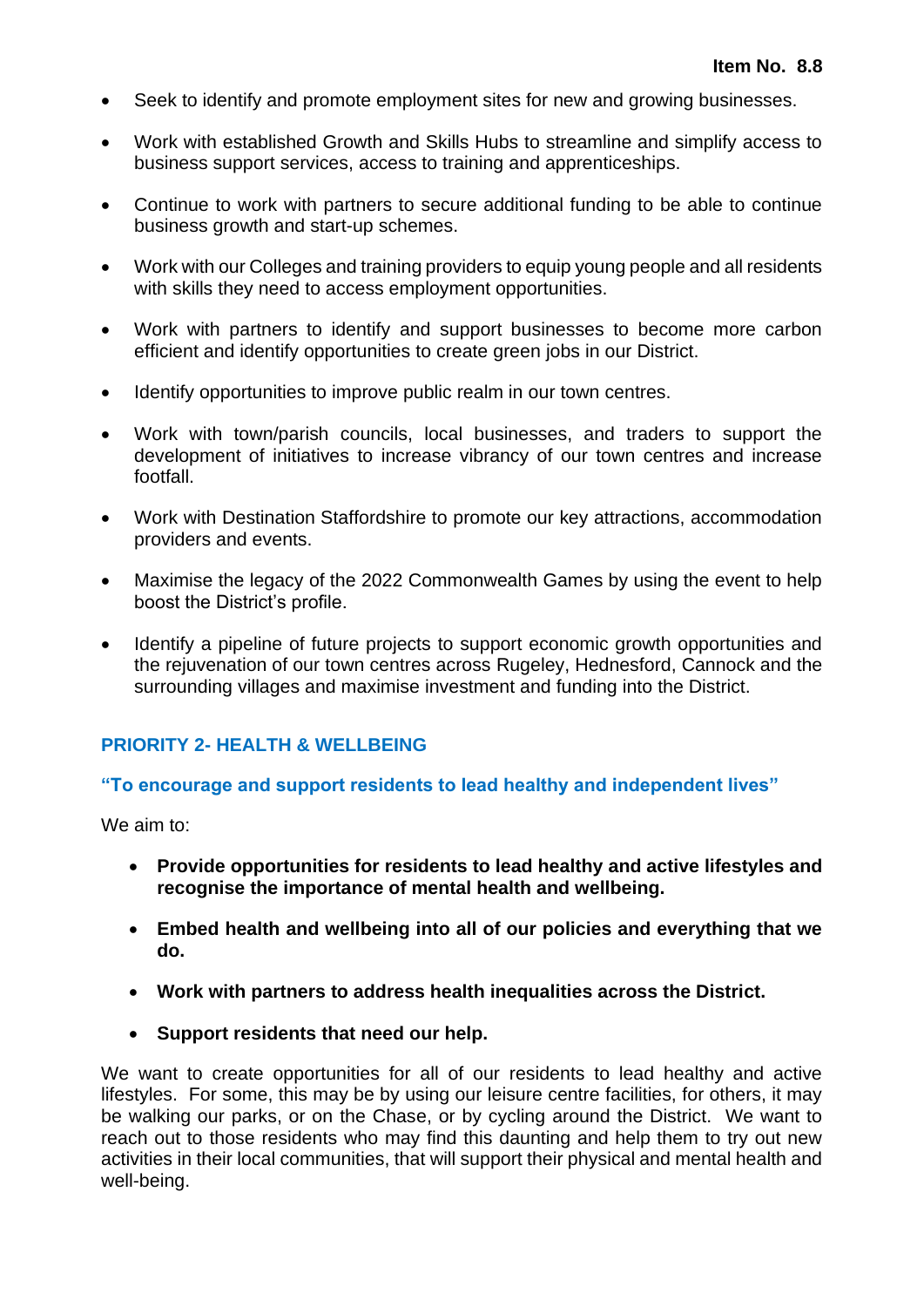We currently provide a range of facilities for people to use, including:

- 2 leisure centres, with swimming pools, (Cannock and Rugeley)
- 4 destination parks,
- 43 play areas across the district
- 14 football pitches and 3 artificial turf pitches (ATP's),
- 20 tennis courts and 4 skate parks
- A theatre and museum to support cultural and mental wellbeing.

Over the next 4 years we will:

- Work with Inspiring Health Lifestyles (IHL) leisure trust and other stakeholders to deliver campaigns to promote the benefits of being active and living healthily.
- Work with Staffordshire County Council to deliver the "Better Health Staffordshire" Pilot Project.
- Develop a Health and Wellbeing Strategy.
- Deliver lasting legacy projects from the Commonwealth Game Mountain Bike event, (i.e., Mountain Bike (Perry) Trail and Bike and Play trail).
- Work with partners to encourage the take up of benefits for by residents with low incomes.
- Work with Support Staffordshire and Staffordshire County Council to build on community spirit & volunteering / befriending advocacy.
- Promote the use "Cannock Chase Can" online app to support people in leading healthy lifestyles.
- Encourage residents to walk or cycle to and from work and school.

We will also continue to:

- Work on fuel poverty with partners, such as Staffordshire Warmer Homes.
- Provide accommodation for young people leaving care and support to sustain their tenancies.
- Provide an outreach service for rough sleepers.
- Provide support for veterans.
- Work with partners to safeguard the most vulnerable people within our district.
- Provide funding to voluntary organisations to provide free independent, impartial, and confidential advice to our residents.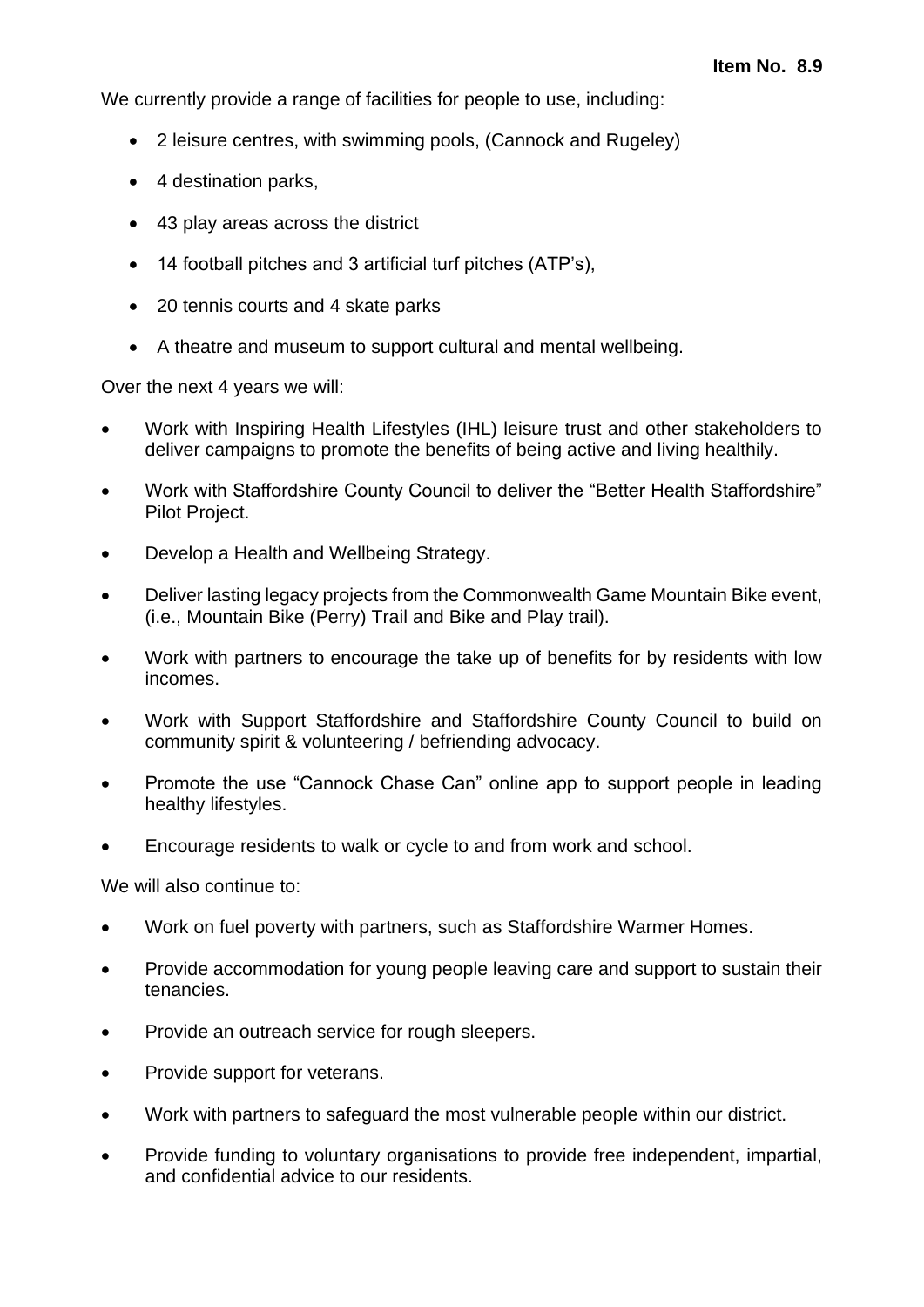# **PRIORITY 3 - THE COMMUNITY**

## **"To ensure Cannock Chase is a place that residents are proud to call home"**

We aim to:

- **Ensure our neighbourhoods are safe, clean, and tidy**
- **Maintain our local parks and green spaces.**
- **Encourage residents to live a sustainable lifestyle.**
- **Improve the housing offer across the District.**
- **Ensure our communities are well designed, accessible, and inclusive environments.**
- **Support and build strong connections within our local communities.**

We want our District to be an attractive and safe place to live. We will preserve our open spaces and local parks. We aim to build on the existing and new communities across our District so that residents feel connected and supported. We want to ensure that our residents have a choice in their housing accommodation and that it is safe.

Over the next 4 years we will:

- Work with town/parish Councils and local community groups to tackle litter and undertake litter picks.
- Carry out targeted campaigns to tackle specific types of waste crime and raise awareness of the Council's zero-tolerance to all types of environmental crime.
- Develop a co-ordinated response to anti-social behaviour (ASB) across partner agencies.
- Engage with young people at risk of engaging in ASB through targeted diversionary activities across the district.
- Undertake a review of all our play areas.
- Provide support and opportunities to community groups wishing to take on more responsibility for improving and developing open spaces and play areas.
- Work with partners and the local community to support appropriate tree planting schemes.
- Undertake campaigns to raise awareness of the ways in which residents can reduce their impact on the environment.
- Develop an Environmental Strategy and action plan to reduce our impact on the climate.
- Work with partners to support the delivery of the zero-carbon pilot scheme in Rugeley.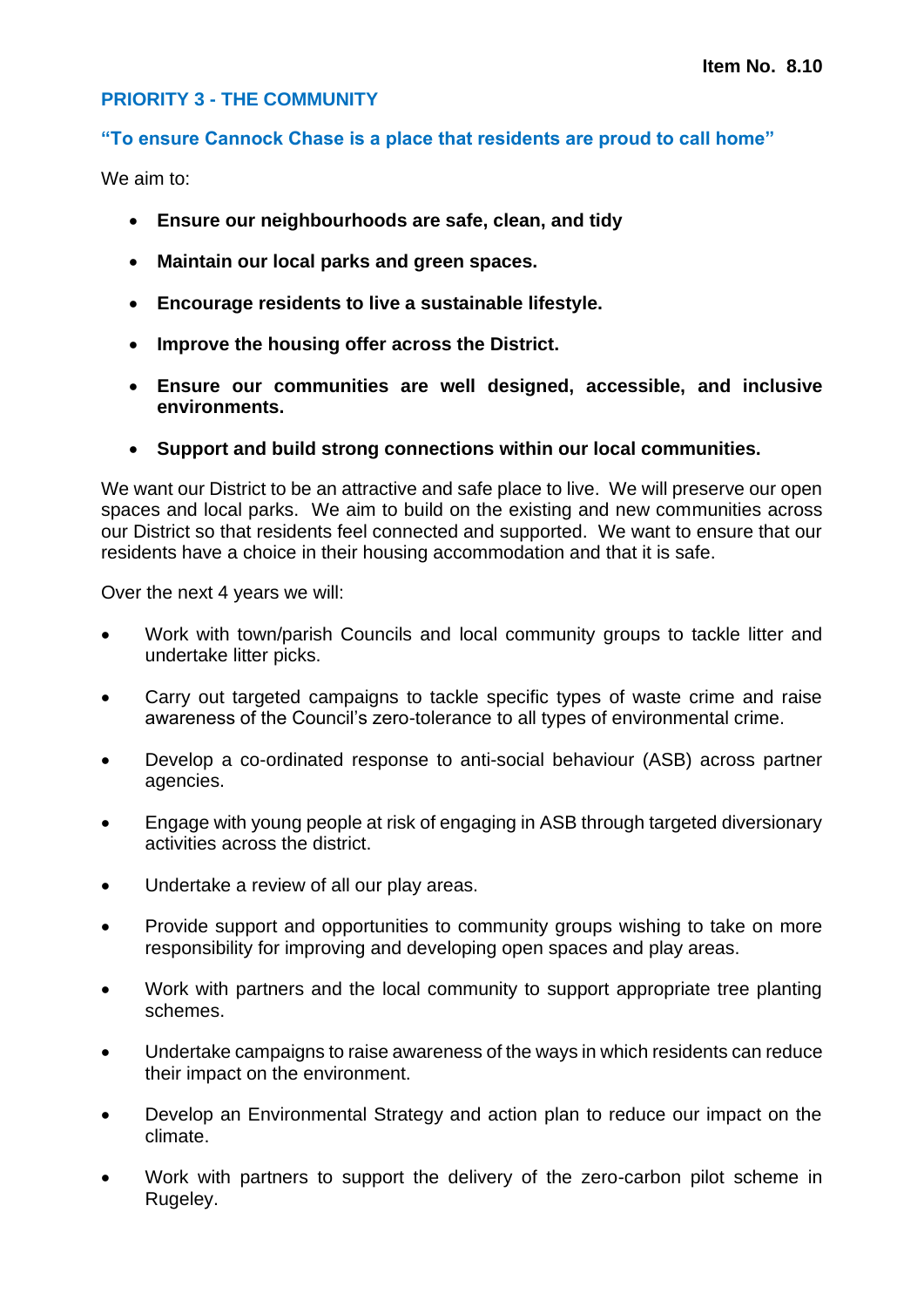- Increase housing choice.
- Ensure that our housing stock is safe and sustainable.
- Work with other housing providers and landlords to ensure that their properties are safe and healthy.
- Adopt a new Local Plan for the district.
- Support the progression of current and future Neighbourhood Plans within the district.
- Work with partners to support community events.

# **PRIORITY 4 - RESPONSIBLE COUNCIL**

# **"To be a modern, forward thinking and responsible Council"**

We aim to:

- **Improve our customers' access to services.**
- **Enhance the use of technology and new ways of working.**
- **Develop our workforce to ensure they are suitably skilled.**
- **Be a responsible Council that lives within its means and is accountable for its actions.**
- **Make the best use of our assets.**

We want to improve the ways in which customers can access our services and at a time that suits them through better use of technology; whilst continuing to provide contact via the telephone or face to face for those customers who need more personal support.

Building on the lessons we have learned during the pandemic; we will develop a hybrid working model that supports employees to continue to work flexibly and in a way that best suits their role. Alongside this we want to ensure that our staff are trained to deliver the services that our residents need. The Council faces a challenging financial future, so it is important that we live within our means and make the best use of the assets we have. We will communicate with our residents to provide updates on the progress we are making in delivering our priorities and key decisions that affect the future of services.

Over the next 4 years we will:

- Develop a new customer portal to deliver better access to services on-line.
- Update our digital technology strategy and plan future improvements.
- Develop and deliver a workforce plan.
- Set a Medium-Term Financial Strategy (MTFS).